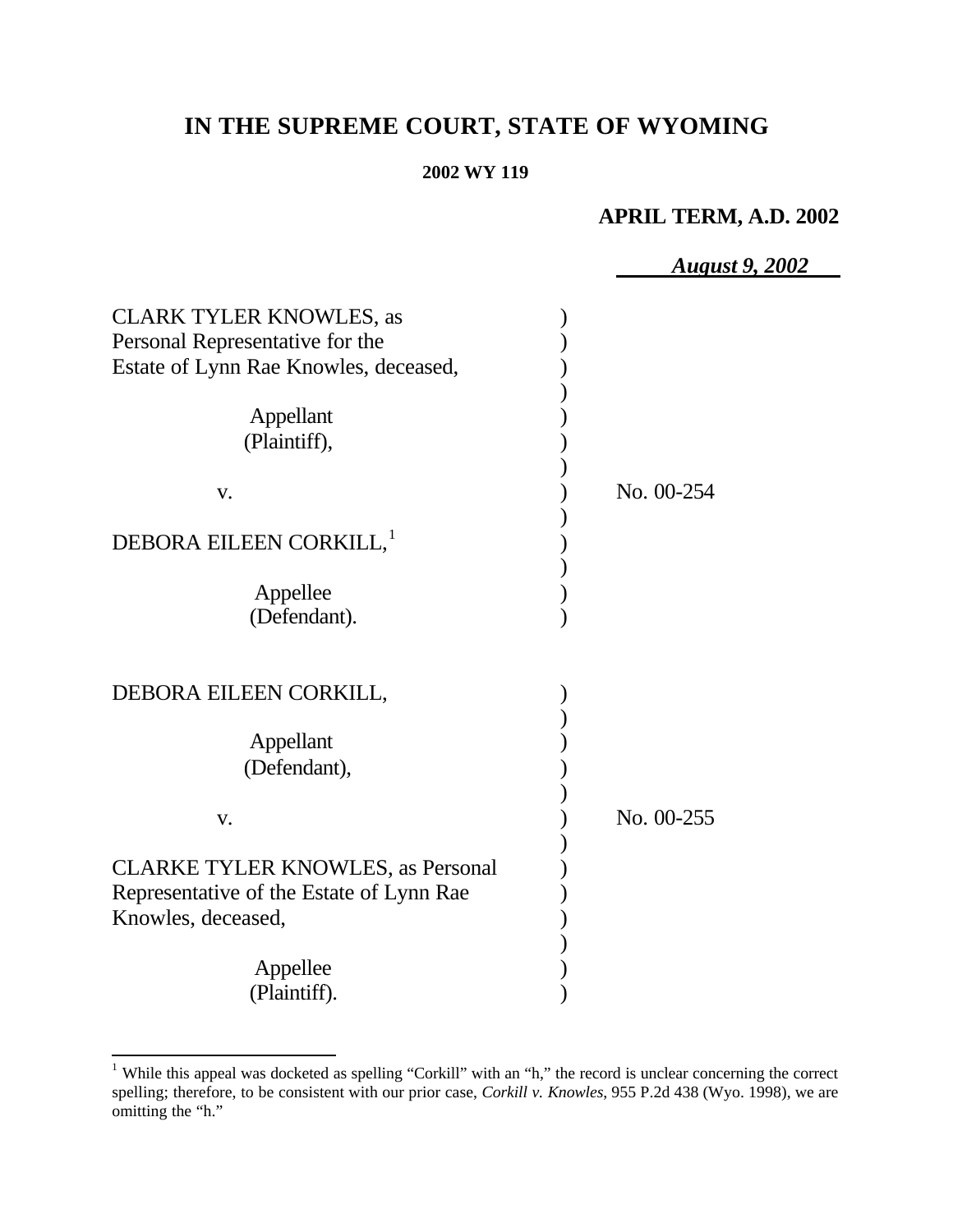## *Appeal from the District Court of Natrona County The Honorable David B. Park, Judge*

## *Representing Clark Tyler Knowles, Personal Representative for the Estate of Lynn Rae Knowles, Deceased:*

Cameron S. Walker of Schwartz, Bon, Walker & Studer, LLC, Casper, Wyoming

### *Representing Debora Eileen Corkill:*

John I. Henley of Vlastos, Brooks, Henley & Drell, P.C., Casper, Wyoming

**Before HILL, C.J., and GOLDEN, LEHMAN\*, KITE, and VOIGT, JJ.**

**\*** Chief Justice at time of oral argument

**NOTICE: This opinion is subject to formal revision before publication in Pacific Reporter Third. Readers are requested to notify the Clerk of the Supreme Court, Supreme Court Building, Cheyenne, Wyoming 82002, of any typographical or other formal errors so that correction may be made before final publication in the permanent volume.**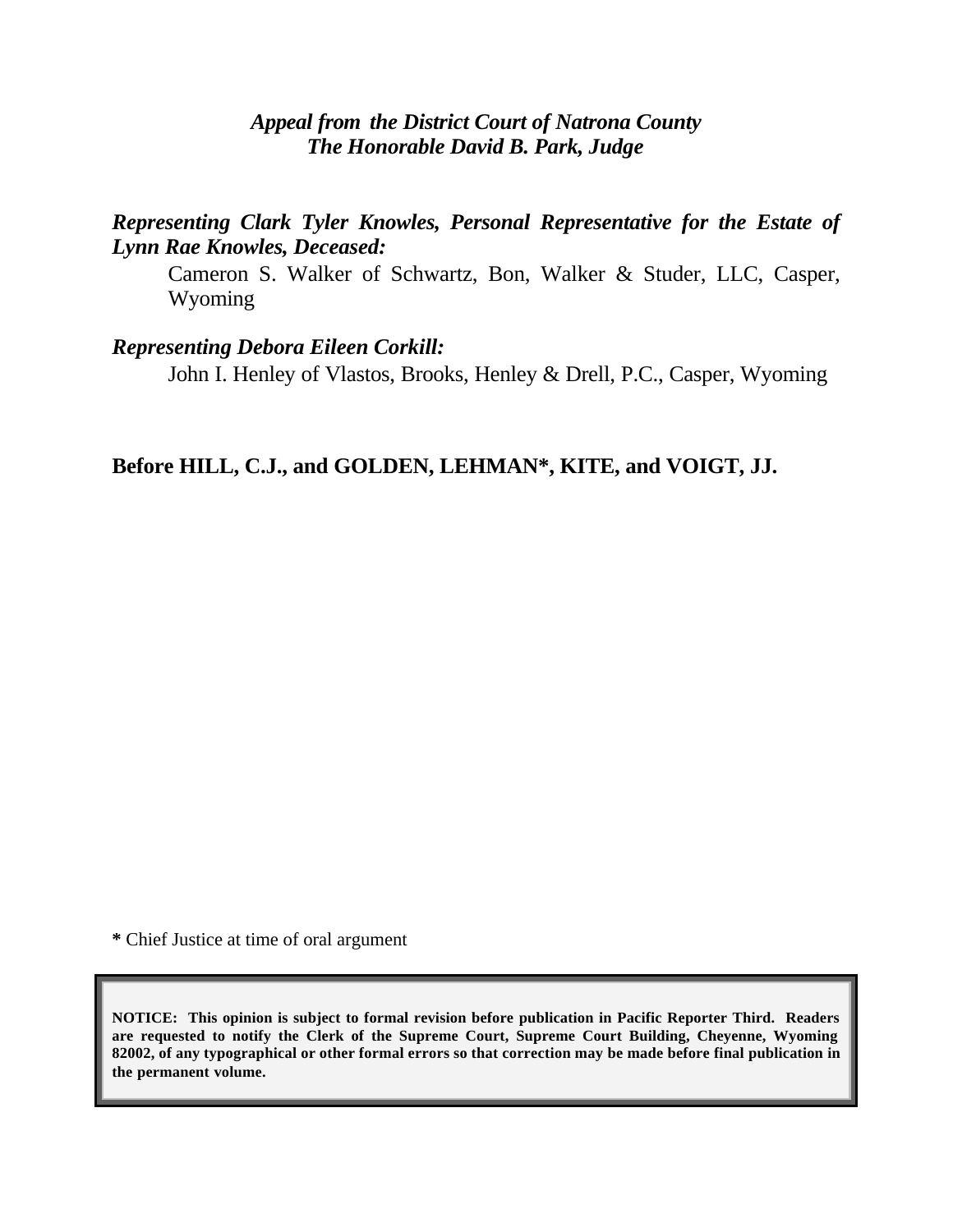#### **GOLDEN**, Justice.

[¶1] This is a wrongful death action that was decided after a jury trial. Although the alleged tortfeasor, Debora Eileen Corkill (Corkill), was apportioned 52% of the fault for the accident resulting in Lynn Rae Knowles' death, no monetary damages were awarded. In appeal number 00-254, Lynn's father, Clark Tyler Knowles (Knowles), acting in his capacity as the personal representative appeals certain evidentiary rulings made during trial and the denial of a motion for a new trial based upon an inconsistent verdict. In appeal number 00- 255, Corkill appeals an evidentiary ruling that potentially affected the apportionment of fault. We find no error in the holdings of the trial court as alleged in appeal number 00-254. Because no monetary damages were awarded, appeal number 00-255 is dismissed as moot.

#### **ISSUES**

[¶2] Knowles, as appellant in appeal number 00-254, presents the following issues:

- A. Did the District Court err when it refused to admit evidence of the effects of their mother's disappearance and death upon Cassandra Ulmer and Chad Ulmer?
- B. Did the District Court err in refusing to admit evidence of counseling, and the sense of loss and abandonment experienced by Chad and Cassandra Ulmer as a result of their mother's disappearance and death?
- C. Did the District Court err in refusing to admit evidence of emotional distress of Lynn Knowles' survivors?
- D. Did the District Court err in overruling plaintiff's objection to an inconsistent verdict for failure to award damages?
- E. Did the District Court err in denying plaintiff's motion for a new trial?

Appellees restate the issues as:

- 1. The case law, principles of statutory construction, and logic, all support the trial court's application of the Wyoming Wrongful Death statute.
- 2. The testimony of Dr. Shilling was irrelevant, without foundation, and speculative; the trial court appropriately exercised its discretion in limiting her testimony.
- 3. The jury applied both the law and the facts of the case in determining that the plaintiff, Clark Knowles, who sought reimbursement for disinterment and a funeral service, was not entitled to the same.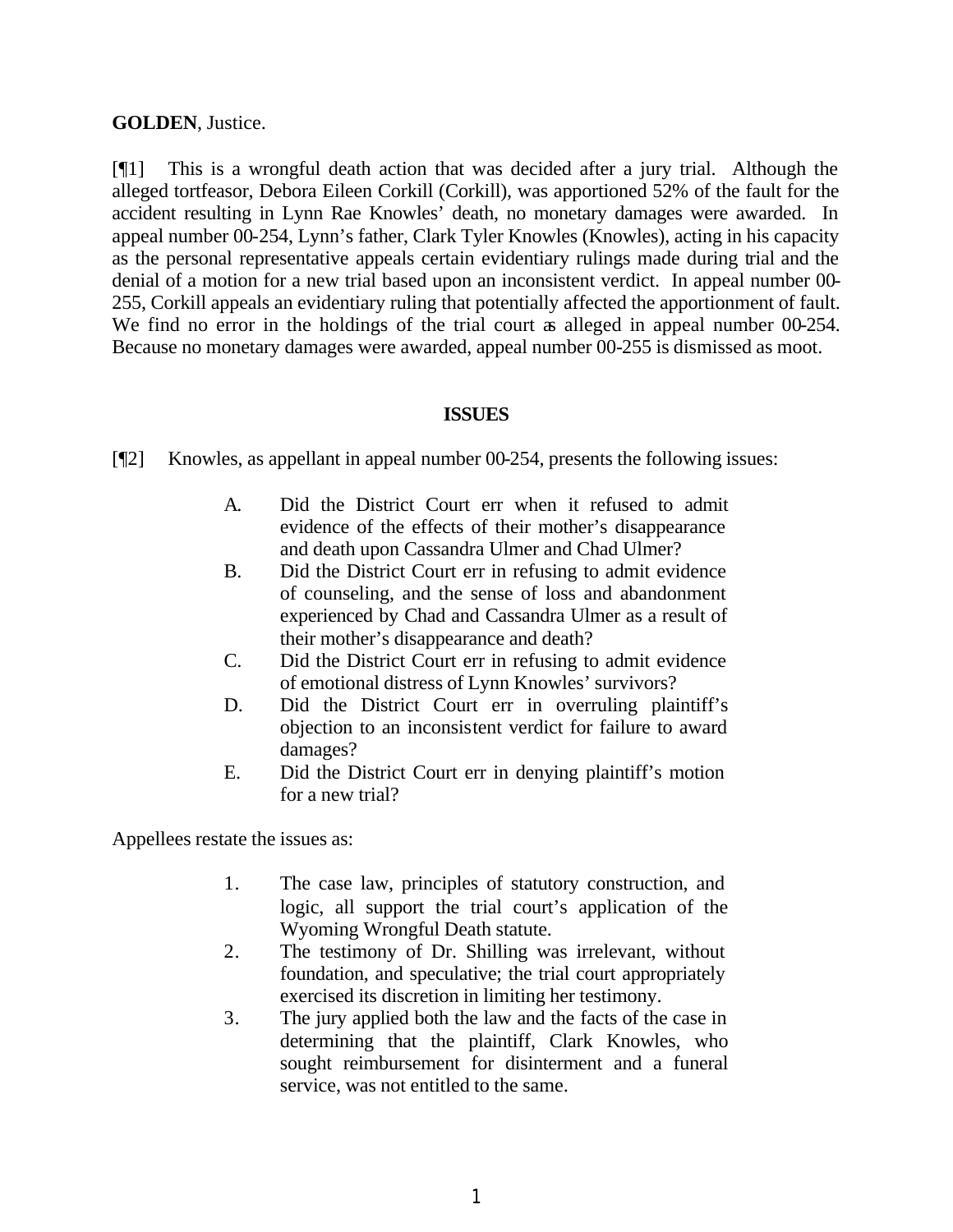In the cross-appeal, appeal number 00-255, appellant Corkill challenges the introduction of certain evidence relating to her alleged blood alcohol level at the time of the accident.

## **FACTS<sup>2</sup>**

[¶3] Lynn Knowles, the decedent, grew up in Iowa. She married Randy Ulmer shortly after her eighteenth birthday in 1977. Lynn and Randy had two children: Cassandra, born in 1977; and Chad, born in 1978. At Lynn's instigation, Lynn and Randy separated in August 1979 and were divorced in January 1980. Originally upon their separation, Lynn had physical custody of the children. A strike occurred at Randy's workplace so he was able to help take care of the kids during the day. In December 1979, Randy got a new job and was no longer able to help care for the children. Within a couple of weeks, just before Christmas 1979, Lynn asked Randy to take physical custody of the children. He agreed to take the children, and Lynn never had physical custody of the children after that time.

[¶4] Although Randy had physical custody of the children at the time of the divorce in January 1980, the divorce decree granted legal custody of the children to Lynn. That arrangement, however, did not last long. In March 1980, Lynn asked Randy to assume legal custody of the children because she was thinking about joining the Navy. Randy assumed legal custody, but Lynn never did enlist. Nor did she ever attempt to regain legal or physical custody of the children. Over the course of the next several months, she saw the children only infrequently. She never paid any child support, nor was she required to under the divorce decree or custody agreement.

[¶5] In the fall of 1980, Lynn left her hometown to go to college. She went to Iowa City and stayed with her brother briefly, then briefly tried the college dorms, which she did not like, then lived with a female roommate off-campus. She placed at most two phone calls to Randy after she left her hometown. During one of these calls Lynn informed Randy that she was going to go to another school, perhaps in Cedar Rapids, but she did not give any more information. That was the last communication Randy had with Lynn. On October 31, 1980, Lynn placed a phone call to her sister's house, stating that she was in San Jose. That was the last contact any of her family ever had with Lynn. Eventually, around October or November 1980, Randy received a phone call from a truck stop. Lynn had abandoned her automobile (still registered in his name) in the parking lot of the truck stop. The car had some of her clothes in it. Lynn's family picked up the car.

[¶6] In the early morning hours of November 2, 1980, Lynn was struck and killed by a vehicle driven by Corkill in Casper. It is alleged that Corkill was operating the vehicle under the influence of alcohol. Corkill fled the scene of the accident without rendering aid to the victim or reporting the incident to authorities. Investigators and police officers were able to identify Corkill as the driver because pieces of her vehicle's grill were left on the highway

 2 Many of the facts are taken from the opinion in the first appeal, *Corkill v. Knowles*, 955 P.2d 438 (Wyo. 1998).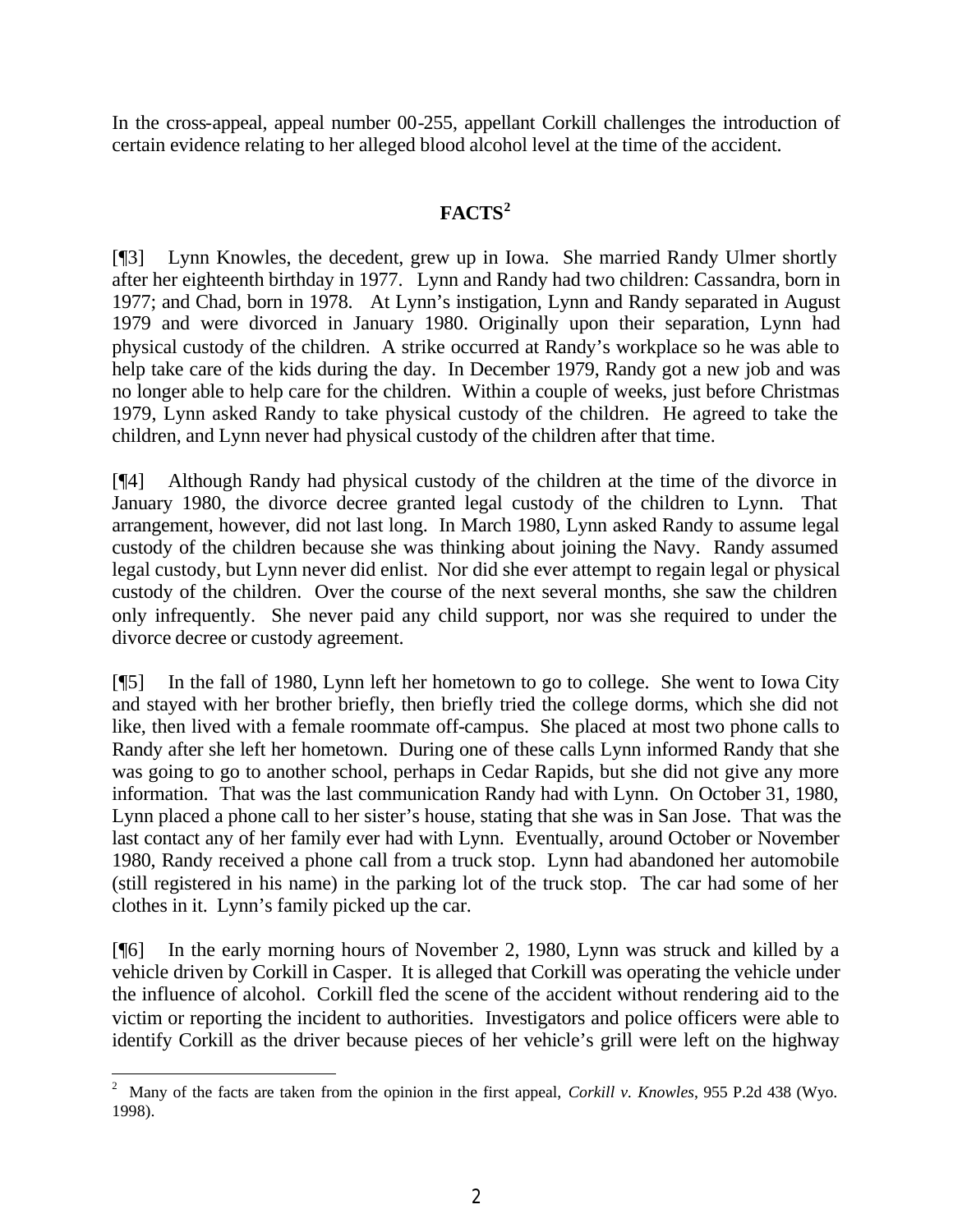when she struck the decedent. Corkill was cited for leaving the scene of an accident involving injury or death.

[¶7] Authorities were unable to identify Lynn after the accident. Her purse and her wallet were missing, and she carried no other form of identification. For the next fourteen years Lynn's family did not know what had happened to her. Her two children thought she had abandoned them. Knowles hired a private investigator to find his daughter, but to no avail. Fourteen years later, after making further inquiries, investigating dental records, and exhuming the body, authorities were finally able to identify Lynn and contact her family. On March 6, 1995, Knowles reviewed police photographs of Lynn's body, read a note found on her body, and identified the body as that of his daughter. Knowles had the body cremated, and the ashes were scattered in a family ceremony at Davenport, Iowa. In his capacity as the personal representative, Knowles filed this wrongful death action against Corkill in 1996. The case was tried to a jury in November 1999. The jury returned a verdict finding Corkill 52% at fault for the accident, and Lynn 48% at fault. The jury awarded no monetary damages. These timely appeals followed.

#### **DISCUSSION**

#### *Damages Compensable under the Wrongful Death Act*

[¶8] At trial, Knowles proffered the testimony of a psychologist, Dr. Martha Shilling, regarding feelings of abandonment suffered by the children after their mother disappeared. The trial court refused to allow Dr. Shilling to testify on the subject because it determined that any damages relating to feelings of abandonment constituted mental anguish damages and as such were not compensable under Wyoming law. The question before this Court, therefore, is a question of law regarding damages compensable under Wyoming's Wrongful Death statute. We review questions of law de novo. *Gray v. Stratton Real Estate*, 2001 WY 125, ¶5, 36 P.3d 1127, ¶5 (Wyo. 2001).

[¶9] As will be discussed below, based upon Wyoming's Wrongful Death statute and also this Court's interpretation of the statute, Wyoming has a long history of allowing damages for loss of probable future companionship, society and comfort, but does not allow damages for mental anguish. On appeal, Knowles first argues that feelings of abandonment are but a symptom of the loss of probable future companionship, society and comfort, and, therefore, the damages alleged fall within the statutory language. In the alternative, Knowles argues that, if the damages are in the nature of mental anguish, then this Court should take this opportunity to recognize damages for mental anguish as compensable under the statute.

[¶10] With regard to Knowles' first argument, we agree with the trial court that any feelings of abandonment suffered by the children must be categorized as mental anguish. The difference between the loss of probable future companionship, society and comfort, which is compensable, and mental anguish, which is not compensable, has been explained and summarized as follows: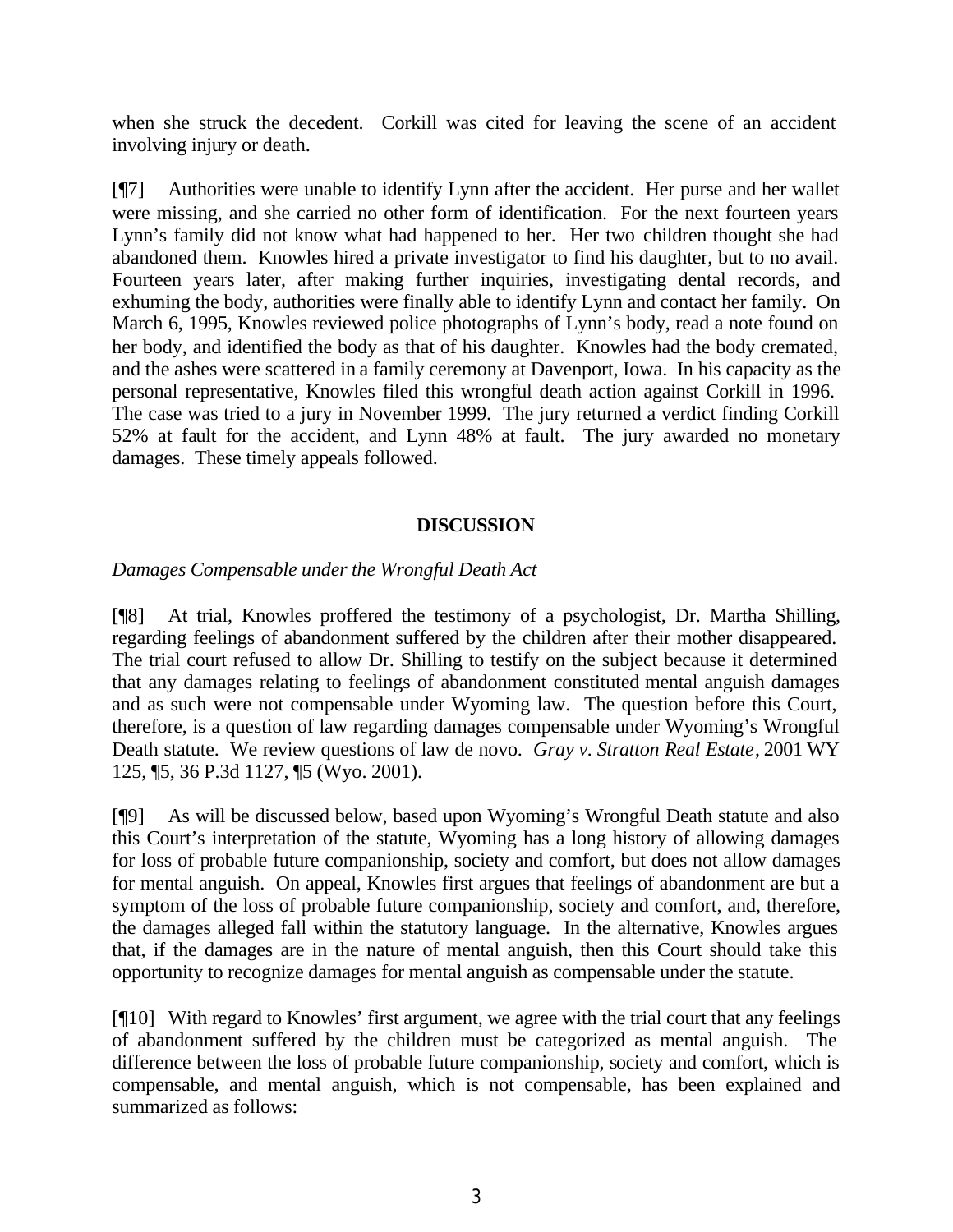[R]ecovery for the beneficiaries' mental anguish is primarily concerned, not with the benefits they have lost, but with the issue of compensating them for their harrowing experience resulting from the death of a loved one. This requires a somewhat negative approach. The fundamental question in this area of damages is what deleterious effect has the death, as such, had upon the mental tranquility and emotional well-being of the claimants? In other areas of damage, the law focuses on more positive aspects of the injury such as what would the decedent, had he lived, have contributed in terms of support, assistance, training, comfort, consortium, etc.

1 Stuart M. Speiser et al., *Recovery for Wrongful Death and Injury* §3:38 (3rd ed. 1998). Put simply, loss of probable future companionship, society and comfort entails the loss of positive benefits, while mental anguish represents an emotional reaction to the wrongful death.

[¶11] Knowles attempts to argue that abandonment is simply the flip side of the same coin as the loss of comfort and society – it is the obvious reaction of the children to being deprived of their mother's company. Even if we were to accept this analogy as true, the obvious result is that one side of the coin is compensable while the other is not. Compensation can be had only for the monetary value of any benefits the decedent would have bestowed upon her children had she lived. The emotional reaction to their mother's disappearance is not compensable.

[¶12] Dr. Shilling was allowed to testify at length. She testified that, in her opinion, the decedent eventually would have returned to her children and the children therefore suffered a loss of probable future companionship, society and comfort. The subject matter on which Dr. Shilling was not allowed to testify concerned feelings of abandonment suffered by the two children. These feelings clearly constitute mental anguish – an emotional response of the children to the disappearance of their mother. The proffered testimony was properly excluded.

[¶13] As for the alternative argument presented by Knowles, we decline to recognize mental anguish damages as compensable in wrongful death actions. Wrongful death actions did not exist at common law; they are purely creatures of statute. *See generally Coliseum Motor Co. v. Hester*, 43 Wyo. 298, 3 P.2d 105 (1931). Thus, we must look to the appropriate statute to determine the proper measure of damages. Section 1-38-102(c) of Wyoming's statutes defines the proper measure of damages as follows:

> (c) The court or jury, as the case may be, in every such action may award such damages, pecuniary and exemplary, as shall be deemed fair and just. Every person for whose benefit such action is brought may prove his respective damages, and the court or jury may award such person that amount of damages to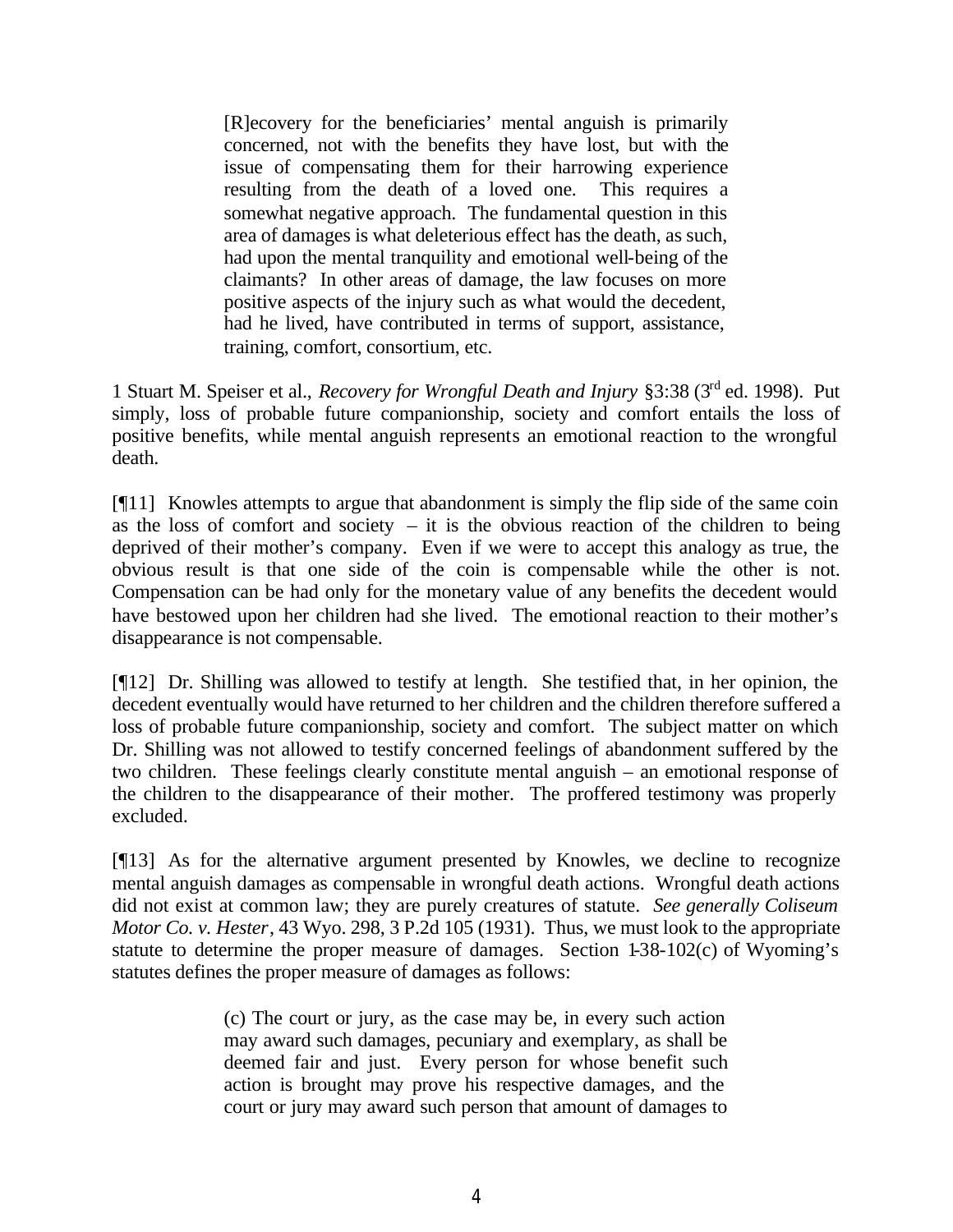which it considers such person entitled, including damages for loss of probable future companionship, society and comfort.

Wyo. Stat. Ann. § 1-38-102(c) (LexisNexis 2001).

[¶14] The first opportunity this Court had to discuss the measure of damages available under Wyoming's Wrongful Death statute was in 1931 in *Coliseum Motor Co. v. Hester, supra*. The Wrongful Death statute in effect at the time provided for "such damages as [the jury] shall deem fair and just." *Coliseum*, 43 Wyo. at 306, 3 P.2d at 106. In *Coliseum*, Justice Blume undertook a thorough analysis of the historical evolution of wrongful death actions, the language of Wyoming's Wrongful Death statute, and the statutory language and damages allowed in various foreign jurisdictions. Justice Blume concluded that the measure of damages compensable under Wyoming's Wrongful Death statute should include loss of care, attention and society, while no recovery could be had for mental suffering. This Court has never altered this judicial interpretation of "fair and just" damages.

[¶15] The legislature has amended the statutory language specifically addressing damages three times since *Coliseum*. Specifically, in 1939, a sentence was added to the damages clause:

> [T]he jury shall give such damages as they shall deem fair and just. **The court or jury may consider, as elements of damages, the amount the survivors failed or will fail, by reason of the death, to receive out of the decedent's earnings, and further the court or jury may add, as an element of damage, a reasonable sum for the loss of the comfort, care, advice and society of the decedent.**

1939 Wyo. Sess. Laws ch. 104, § 1 (emphasis added). In 1947, the language was amended to read:

> [T]he jury shall give such damages as they shall deem fair and just. The court or jury may consider, as elements of damages, the amount the survivors failed or will fail, by reason of the death, to receive out of the decedent's earnings, **any other pecuniary loss directly and proximately sustained by the survivors by reason of such death including funeral expenses,** and further the court or jury may add, as an element of damage, a reasonable sum for the loss of the comfort, care, advice and society of the decedent.

1947 Wyo. Sess. Laws ch. 132, § 1 (emphasis added). Finally, in 1973, the entire section was rewritten and divided into subdivisions. Subdivision (c), elating to damages, was written as follows: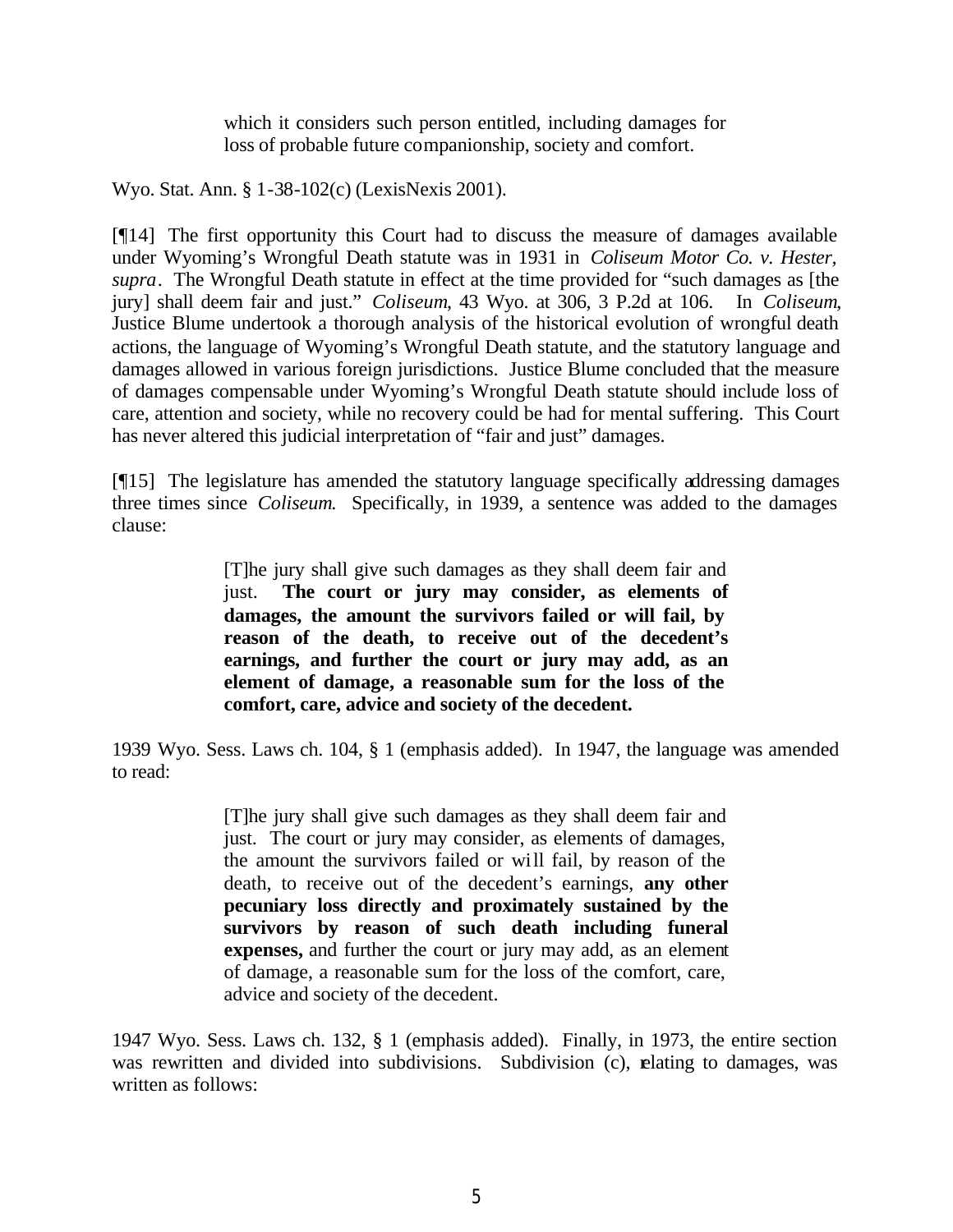The court or jury, as the case may be, in every such action may award such damages, pecuniary and exemplary, as shall be deemed fair and just. Every person for whose benefit such action is brought, may prove his respective damages, and the court or jury may award such person that amount of damages to which it considers such person entitled, including damages for loss of probable future companionship, society and comfort.

1973 Wyo. Sess. Laws ch. 139, § 1. This language has remained the same for almost thirty years and is the exact same language found in the statute today.

[¶16] Knowles argues that the change in language in the 1973 amendment allows for recovery for mental anguish. Specifically, Knowles argues that the addition of the word "including" in the phrase "including damages for loss of probable future companionship, society and comfort" indicates that the legislature no longer intends to limit recovery to only companionship, society and comfort. Knowles argues "including" means "including but not limited to" and, therefore, there is no limit on damages and damages for mental anguish must be compensable.

[¶17] We disagree. The language simply does not support such a sweep to the infinite. The legislature has continuously used the phrase "fair and just." As a matter of simple statutory construction, the legislature's use of the term "including" cannot be interpreted as rendering null and void the legislature's use of the term "fair and just" as a limitation on damages. *See Britton v. Bill Anselmi Pontiac-Buick-GMC, Inc.*, 786 P.2d 855, 864 (Wyo. 1990) ("We construe every word, every clause and every sentence so as to avoid rendering the legislature's actions futile or absurd.").

[¶18] The phrase "fair and just" was clearly defined by this Court in *Coliseum* to exclude recovery for mental anguish. This judicial interpretation of the phrase has carried forward with all the amendments. *See generally Civic Ass'n of Wyoming v. Railway Motor Fuels*, 57 Wyo. 213, 238-39, 116 P.2d 236, 245 (Wyo. 1941). We agree with the reasoning of the Supreme Court of Colorado which, when faced with a similar call to expand damages by means of statutory construction, stated:

> The suggestion that this Court should depart from its prior pronouncements defining the measure of damages recoverable under our wrongful death statute would do utter violence to the well-established rule of statutory construction that when a legislature repeatedly re-enacts a statute which has theretofore received a settled judicial construction, there can be no doubt as to the legislative intent, and in such circumstances it must be considered that the particular statute is re-enacted with the understanding that there be adherence by the judiciary to its former construction.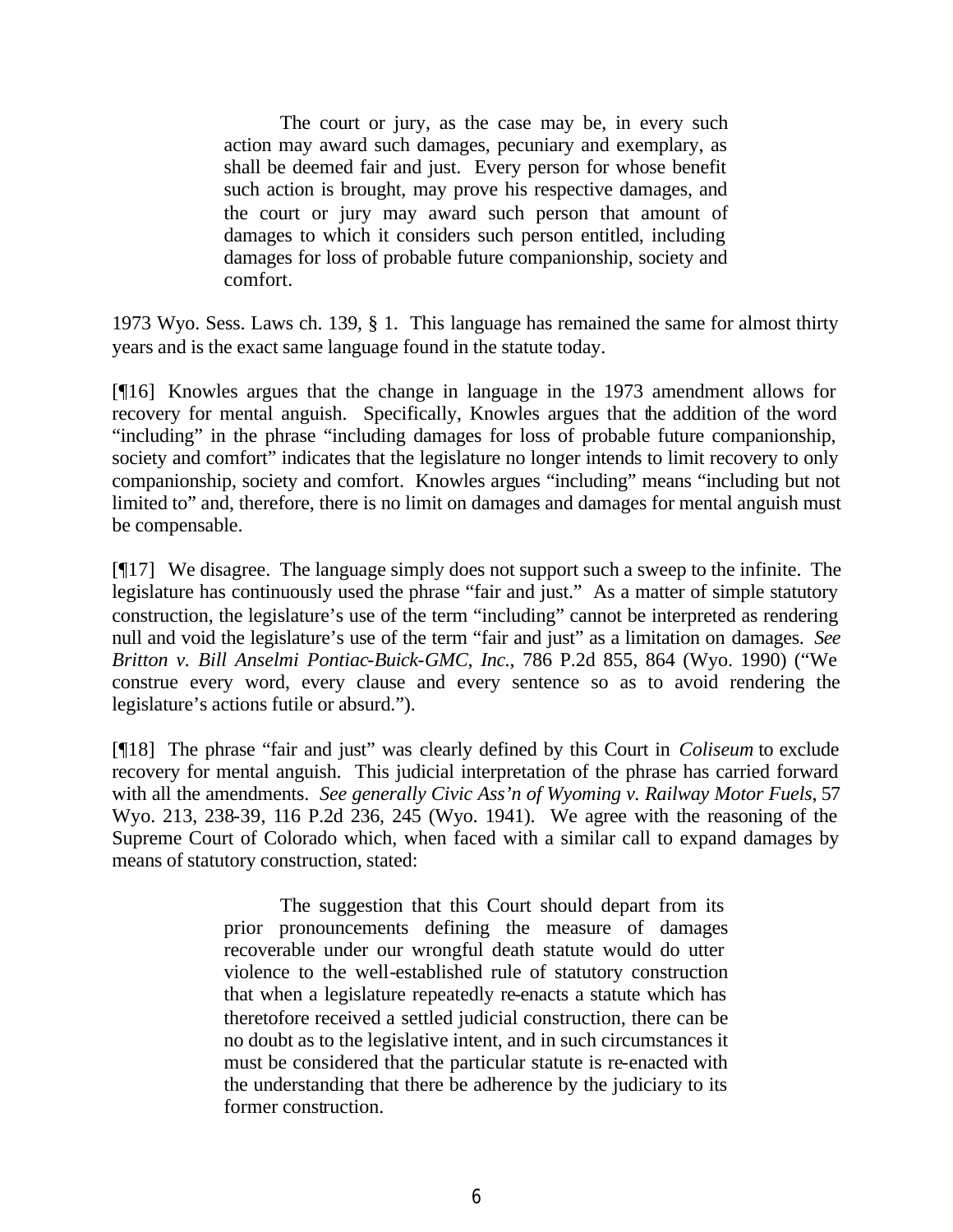*Herbertson v. Russell*, 371 P.2d 422, 426 (Colo. 1962). It is for the legislature to change the accepted interpretation of "fair and just" and the legislature has never expressly done so.

[¶19] From judicial interpretation to statute, the law in Wyoming is firmly set that no recovery is allowed in a wrongful death action for mental anguish. Because wrongful death actions, including compensable damages, are governed by statute, it is the province of the legislature to alter the existing law. We have no authority to substitute our views for those expressed by the Wyoming legislature in a duly enacted statute. The measure of damages is set by statute to exclude damages for mental anguish and we are not at liberty to extend the statutorily proscribed remedies. "[I]t is a universal rule that courts will not enlarge, stretch, expand or extend a statute to matters not falling within its express provisions. Appellant therefore asks more than we can grant." *Lo Sasso v. Braun*, 386 P.2d 630, 632 (Wyo. 1963). Because damages for mental anguish are not recoverable in a wrongful death action, and because feelings of abandonment clearly constitute mental anguish, the proffered testimony was properly excluded.

#### *Inconsistent Verdict*

[¶20] As to his last two issues, in his brief Knowles simply complains that a new trial should be granted because the jury verdict was inconsistent in that the jury awarded zero monetary damages even though it found Corkill 52% at fault for the death of Lynn Knowles. We review a judge's denial of a motion for a new trial under an abuse of discretion standard. *John Q. Hammons Inc. v. Poletis*, 954 P.2d 1353, 1357 (Wyo. 1998) ("[A] trial court is vested with broad discretion when ruling on a motion for new trial, and we will not overturn the court's decision except for an abuse of that discretion.").

[¶21] To the extent that Knowles is questioning the sufficiency of the evidence supporting the jury verdict, we give great deference to a jury verdict:

> In reviewing a sufficiency-of-the-evidence question, we assume the evidence in favor of the successful party to be true, leaving out of consideration entirely the evidence in conflict, and assigning every favorable inference to the evidence of the successful party that can be reasonably and fairly drawn from it. *City of Rock Springs v. Police Protection Ass'n,* Wyo., 610 P.2d 975 (1980); *Brittain v. Booth*, Wyo., 601 P.2d 532 (1979). In addition, when reviewing a jury verdict, we leave to the jury the duty of ascertaining the facts, reconciling conflict therein and drawing its own inferences if more than one inference is permissible. *Neal v. Wailes*, Wyo., 346 P.2d 132, 134 (1959). Also, when the facts permit the drawing of more than one inference, then it is for the jury to choose which one will be utilized and, if supported by substantial evidence, the jury's choice will be held by us to be conclusive. *Berta v. Ford*, Wyo.,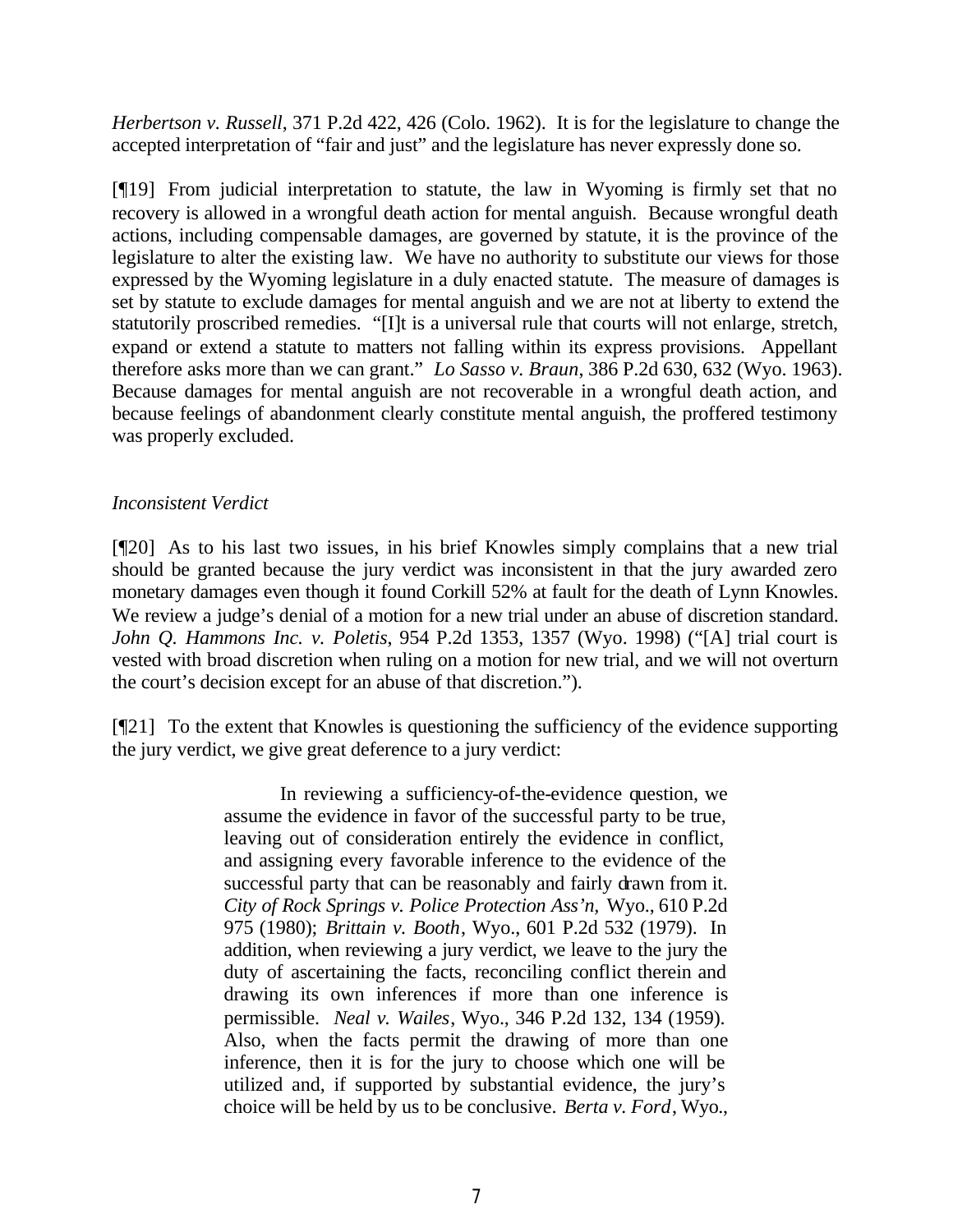469 P.2d 12, 15 (1970); *Ford Motor Company v. Arguello*, Wyo., 382 P.2d 886 (1963).

*Crown Cork & Seal Co., Inc. v. Admiral Beverage Corp*., 638 P.2d 1272, 1274-75 (Wyo. 1982). Further:

> Juries generally have great discretion in determining the amount of damages to be awarded. *John Q. Hammons Inc.*, 954 P.2d at 1358; *see also Union Pacific Railroad Company v. Richards*, 702 P.2d 1272, 1278 (Wyo.1985). We are reluctant to interfere with a jury's verdict on damages "unless the award, by its excessiveness or inadequacy, denotes passion, prejudice, bias or some erroneous basis." *John Q. Hammons Inc.*, 954 P.2d at 1358. *See also Union Pacific Railroad Company*, 702 P.2d at 1278.

*Francis v. Pountney*, 972 P.2d 143, 146 (Wyo. 1999).

[¶22] Knowles first points to the fact that proven and uncontested funeral expenses were presented to the jury. Knowles argues that, at the very least, the jury should have awarded these funeral expenses and its failure to do so "denotes passion, prejudice, bias or some erroneous basis." Under the unique facts of this case, however, we find no inconsistency with the jury's verdict.

[¶23] Evidence exists supporting the jury's determination not to award the funeral expenses. Under the statute, damages are not presumed. Each individual participating must bring and prove their respective claim for damages. *See Farmers Ins. Exchange v. Dahlheimer*, 3 P.3d 820, 823 n.1 (Wyo. 2000) ("each person entitled to participate must establish damages"). The funeral expenses were incurred by Knowles. At trial, the following exchange took place during the direct examination of Knowles:

- Q. Mr. Knowles, you're the personal representative in this lawsuit?
- A. Yes, sir.
- Q. Are any of Lynn's brothers or sisters making a claim?
- A. No, sir.
- Q. Why not?
- A. This is about my grandchildren, about Lynn's children.
- Q. How do you feel?
- A. The same way.

[¶24] It is a reasonable inference from this testimony that Knowles, as the personal representative, was presenting the lawsuit solely for the benefit of his grandchildren. The jury is entitled to take Knowles at his word and consider the request for funeral expenses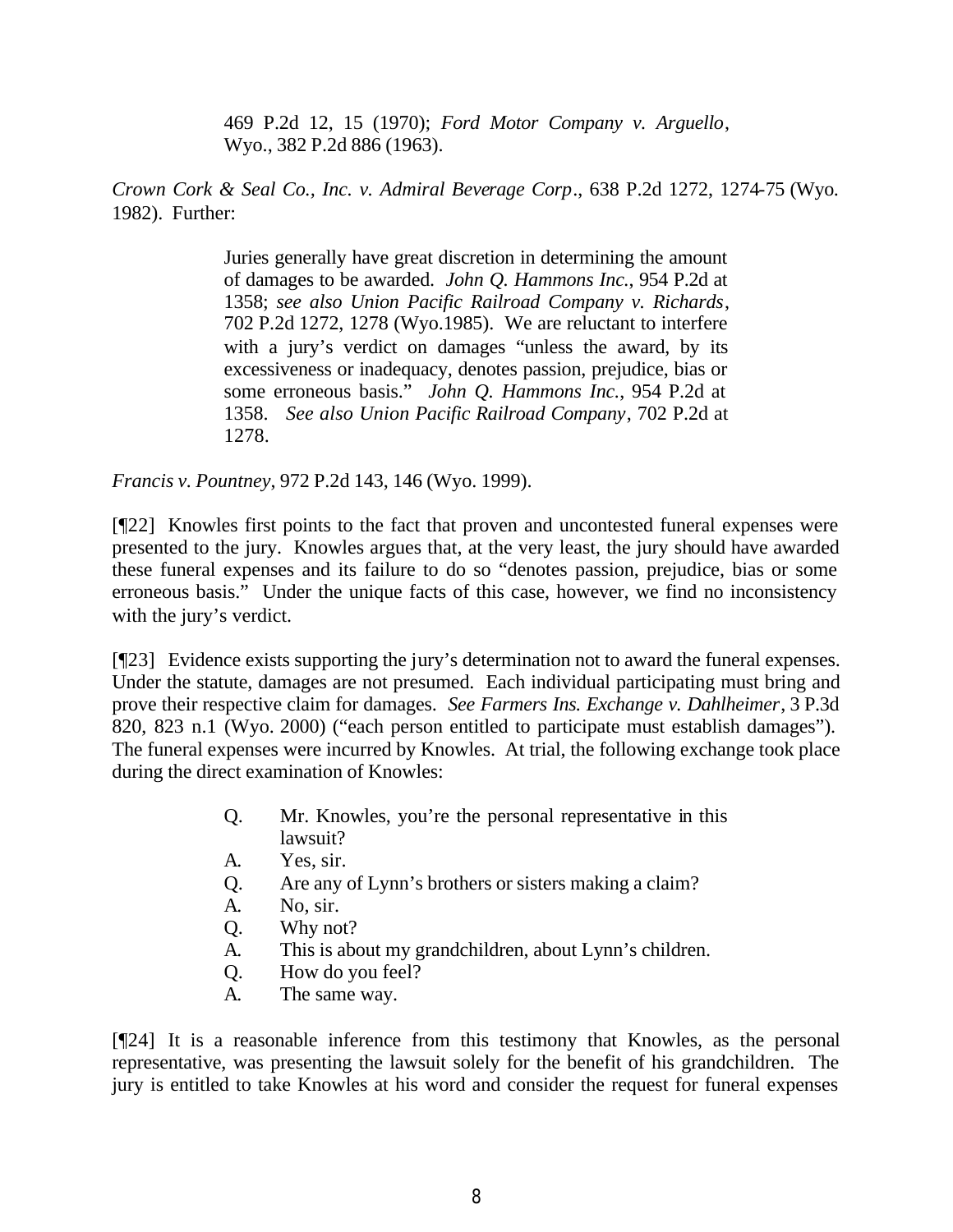abandoned. Given this testimony, there is no error to be found in the jury not awarding funeral expenses.

[¶25] Finally, Knowles cites the general proposition that it is "incomprehensible" that the jury would not award even nominal damages to children who have lost their mother. Knowles provides no argument except one sentence and cites no legal authority for this proposition. As such, we decline to address the issue beyond repeating the statement above that there is no presumption of damages under Wyoming's Wrongful Death statute. No damages can be awarded beyond those damages that are proven at trial.

[¶26] We are not unmindful of the seeming harshness of this verdict. A zero damages verdict, however, is not without precedence. As an example, this Court upheld a zero damages verdict in *Woodbury v. Nichols*, 797 P.2d 556 (Wyo. 1990). In *Woodbury*, a wrongful death case, this Court determined that "appellate courts should interfere with such a verdict only where the evidence of damages is uncontradicted." *Id.* at 558. During the *Woodbury* trial*,* conflicting evidence was presented regarding the personal relationship between the deceased and the individual family members involved in the action. Under the unique facts of that case, it ultimately was determined that "the conscience of this court is not shocked nor can we conclude that the zero damage award was inadequate as a matter of law." *Id.* at 559.

[¶27] It is impossible to generalize the extent to which persons enjoy each other's companionship and society. The value of such highly personal relationships must be decided on a case-by-case basis. In the present case, Lynn's children were required to prove that they suffered a loss of probable future companionship, society and comfort because of the death of their mother. The facts of this case, however, show that the decedent, Lynn Knowles, had already voluntarily walked away from her children before her death. The jury was free to use their own experience and knowledge of human affairs in interpreting the evidence presented.<sup>3</sup> It is not "incomprehensible" for the jury to determine that, under the peculiar facts of this case, Lynn's children did not suffer any compensable loss.

[¶28] We find nothing in the arguments presented by Knowles to indicate that the jury's verdict on damages resulted from passion, prejudice, bias or some erroneous basis. Evidence exists supporting an award of zero damages to Knowles and to Lynn's children. No new trial is warranted.

#### **CONCLUSION**

[¶29] We continue to hold that damages for mental anguish – a person's emotional response to a wrongful death – are not compensable under Wyoming's Wrongful Death statute. It is

<sup>&</sup>lt;sup>3</sup> Jury Instruction #3 contained the following language: "The jury is the sole judge of the credibility of the witnesses and of the weight to be given their testimony. In so doing, you may give it such weight as you think it is entitled in the light of your experience and knowledge of human affairs."